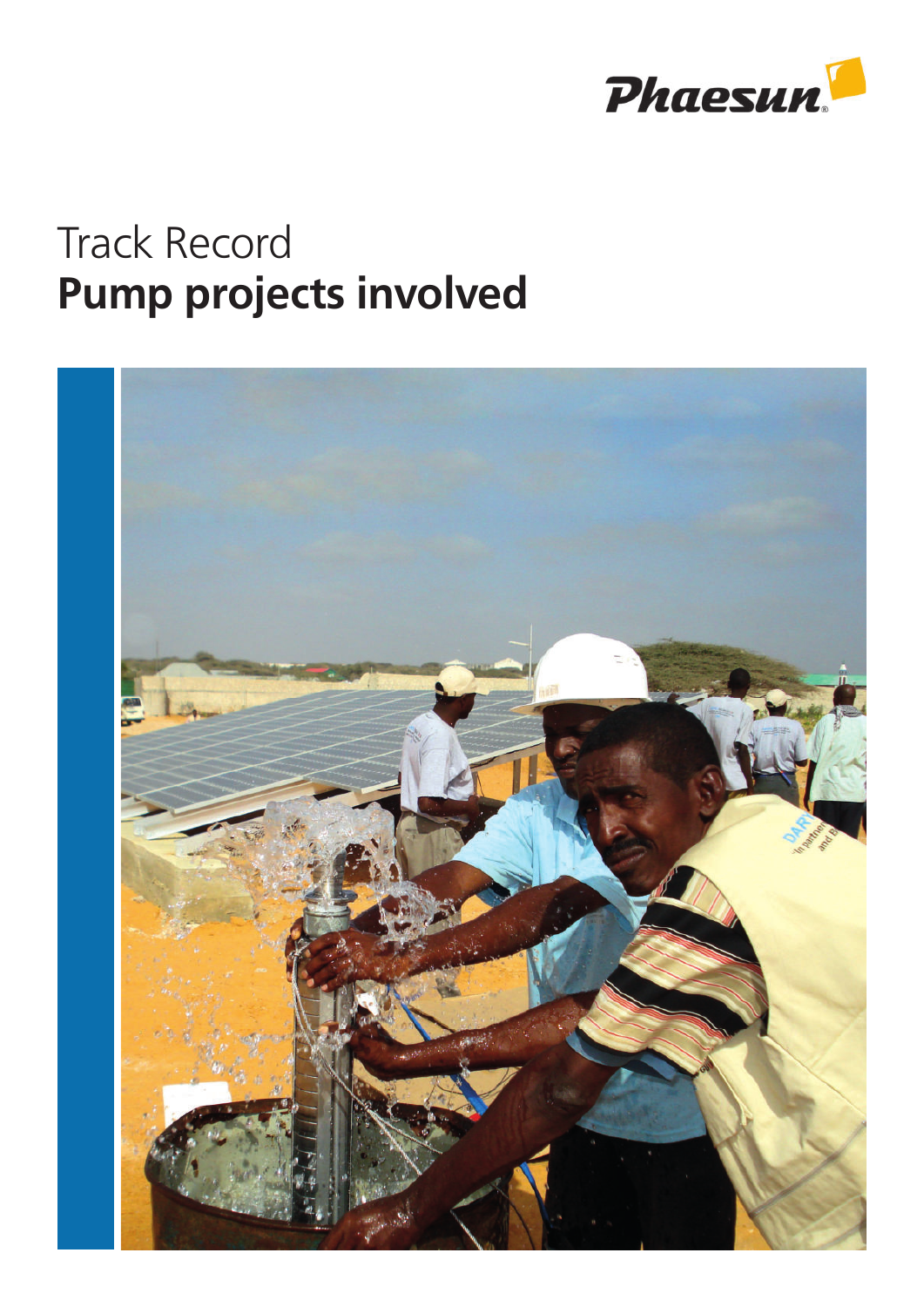## Pump projects involved

| Year | <b>Location</b> | <b>Customer</b>             | <b>Description of the project</b>        | kWp            |
|------|-----------------|-----------------------------|------------------------------------------|----------------|
| 2010 | Djibouti        | <b>FAO</b>                  | Pumping systems                          | 9              |
| 2010 | Eritrea         | <b>UNICEF</b>               | Spare solar panels and pumping inverters | 8              |
| 2010 | Myanmar         | <b>UNICEF</b>               | 5 SQF pumping systems                    | $\overline{4}$ |
| 2010 | Sudan           | <b>ICRC</b>                 | 6 pumping systems                        | 30.1           |
| 2010 | Eritrea         | Faith Mission               | Pumping system                           | 0.5            |
| 2010 | Eritrea         | <b>ICRC</b> Asmara          | Photovoltaic power systems programme     | 3.5            |
| 2010 | Morocco         | Planende Ingenieure GmbH    | SQFlex pumping system                    | 5              |
| 2010 | Eritrea         | <b>GMA</b>                  | Pumping system                           | 8              |
| 2011 | Somalia         | <b>UNICEF</b>               | (RFQ for one SAF) pumping system         | 0.1            |
| 2011 | Eritrea         | <b>ICRC</b> Asmara          | 1 x 6.84 kWp and 2 x 2.4 kWp pumps       | 12             |
| 2011 | Eritrea         | <b>UNDP</b>                 | 6 pumping systems and pipeline           | 6              |
| 2011 | South Sudan     | <b>ICRC</b>                 | 3 pumping systems                        | 0.8            |
| 2011 | Pakistan        | <b>UNDP</b>                 | 200 pumping systems                      | 108            |
| 2012 | Eritrea         | Faith Mission               | 3 pumping systems                        | 2.4            |
| 2012 | Eritrea         | Wasserstiftung              | 1 pumping system                         | 14.4           |
| 2012 | Djibouti        | Said Abib                   | 1 pumping system                         | 2.6            |
| 2012 | Liberia         | <b>ICRC</b>                 | 1 pumping system                         | 0.4            |
| 2012 | <b>USA</b>      | Ameresco                    | Pump inverters                           |                |
| 2012 | Somalia         | <b>UNICEF</b>               | 15 solar pumps 2565Wp to 8200Wp          | 88.7           |
| 2012 | Guinea          | <b>UNICEF</b>               | 1 solar pump 12m3/day at 80m TMH         | 1.9            |
| 2013 | Rwanda          | Aquassistance               | PNAP pump site                           | 3              |
| 2013 | Eritrea         | VITA Ireland, Asmara office | Pump system for plant nursery            | 3.3            |
| 2013 | Liberia         | <b>ICRC</b>                 | 2 sq flex pump systems                   | 0.4            |
| 2014 | France          | Irrifrance                  | Solar pivot system for irrigation        | 6              |
| 2014 | Niger           | E.C.H.                      | GPV for pumping systems                  | 11             |
| 2014 | Mauritania      | Hydrosud                    | 8 pump sites                             | 16.2           |
| 2014 | Gambia          | <b>GWE</b>                  | 16 pump sites                            | 25.6           |
| 2014 | Madagascar      | <b>UNICEF</b>               | 4 pump sites                             | 10.3           |
| 2015 | Eritrea         | <b>Bisha Mining</b>         | 1 solar water pumping system             | 9              |
| 2015 | Eritrea         | <b>UNHCR</b>                | 2 solar water pumping systems            | 9.5            |
| 2015 | Cuba            | Karen e.V.                  | 18 solar pumps for irrigation            | 27             |
| 2015 | Myanmar         | <b>UNICEF</b>               | 14 solar pumps 24m3/day at 50m TMH       | 42             |
| 2015 | Madagascar      | <b>UNICEF</b>               | 6 solar pumps 24-28m3/day, 28-112m THM   | 14             |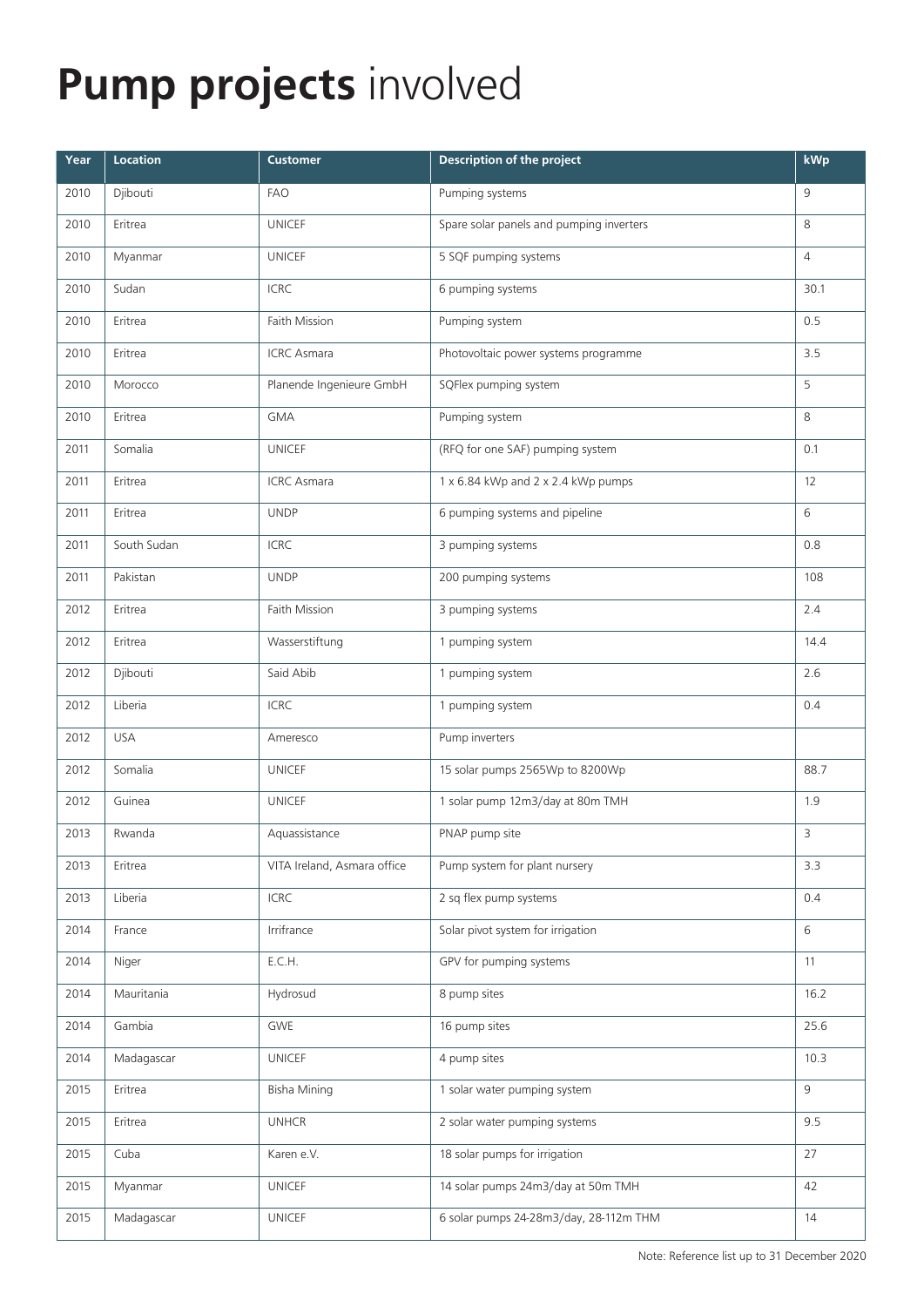| Year | <b>Location</b>                  | <b>Customer</b>                                          | Description of the project                                                                               | kWp            |
|------|----------------------------------|----------------------------------------------------------|----------------------------------------------------------------------------------------------------------|----------------|
| 2015 | Djibouti                         | <b>SELECT</b>                                            | Solar pumping system                                                                                     | 2.9            |
| 2015 | Eritrea                          | <b>ICRC</b>                                              | 3 solar water pumping systems                                                                            | 5              |
| 2015 | Djibouti                         | E.E.B.I.S                                                | (Enterprise d'Electricité de Bâtiment de l'Industrielle et Solarisation)<br>82 solar water pump systems. | 21.75          |
| 2016 | Ethiopia                         | Lydetco P.L.C.                                           | Solar water pump systems                                                                                 | 6.75           |
| 2016 | Fritrea                          | <b>ICRC Logistics Centre</b>                             | Various Solar water pump systems                                                                         | 53.16          |
| 2016 | Mali                             | Hydrosud                                                 | 7 hybrid pumping sites Koulikoro (PACTEA 2 project)                                                      | 24             |
| 2016 | Eritrea                          | <b>UNICEF</b>                                            | 13 solar pumps 30 m <sup>3</sup> /day to 86 m <sup>3</sup> /day at 60 m to 150 m TMH                     | 116.5          |
| 2017 | Niger                            | <b>SEEN</b>                                              | 128 units of Borehole head 2 inches for IAOMD Project                                                    | N/A            |
| 2017 | Eritrea                          | Village Adi Musa                                         | 1 pump system                                                                                            | 4,08           |
| 2017 | Djibouti                         | Enterprise E.B.I.S                                       | 2 pump systems                                                                                           | 47,5           |
| 2017 | Eritrea                          | <b>GMA</b>                                               | 1 pump system                                                                                            | 8,7            |
| 2017 | Djibouti                         | Enterprise E.B.I.S                                       | 1 pump system                                                                                            | 23,9           |
| 2018 | Senegal                          | E.T.E.                                                   | GW System HMT30 D20 with Water Treatment ActivH2O                                                        | $\overline{3}$ |
| 2018 | Central Africa Republic<br>(CAR) | Deutsche Welthungerhilfe e.V.                            | 2 Village solar warer pump systems                                                                       | 1,6            |
| 2018 | Djibouti                         | Enterprise Houmed Loita                                  | Village solar water pump systems                                                                         | 29,12          |
| 2018 | Djibouti                         | Enterprise E.B.I.S                                       | Yabel Village solar water pump system                                                                    | 9,36           |
| 2018 | Cameron                          | <b>UNICEF</b>                                            | Unicef assisted project for Solar Pump Systems in Cameroon (35<br>systems)                               | 35             |
| 2018 | Djibouti                         | Enterprise E.B.I.S                                       | Kalaf pump system                                                                                        | 20,5           |
| 2019 | Eritrea                          | Bisha mining                                             | Community pump system                                                                                    | 11,6           |
| 2019 | Tanzania                         | <b>BEGECA</b>                                            | 4 pump systems                                                                                           | 7,5            |
| 2019 | Chad                             | <b>ICRC</b>                                              | 3 pump system                                                                                            | 5,4            |
| 2019 | Eritrea                          | Bisha mining                                             | Community pump system                                                                                    | 26,3           |
| 2020 | Afghanistan                      | Zularistan Ltd.                                          | PV-pumping project (5x185kVA pump solar direct driven)                                                   | 1000           |
| 2020 | Chad                             | <b>ICRC</b> (International Commitee<br>of the Red Cross) | Solar pumping kit SQ fley 7-4                                                                            | 1,485          |
| 2020 | Eritrea                          | Bisha Mining Share Company                               | solar pumping system SP 9-13                                                                             | 8,4            |
| 2020 | Eritrea                          | Bisha Mining Share Company                               |                                                                                                          | 0,81           |

Note: Reference list up to 31 December 2020